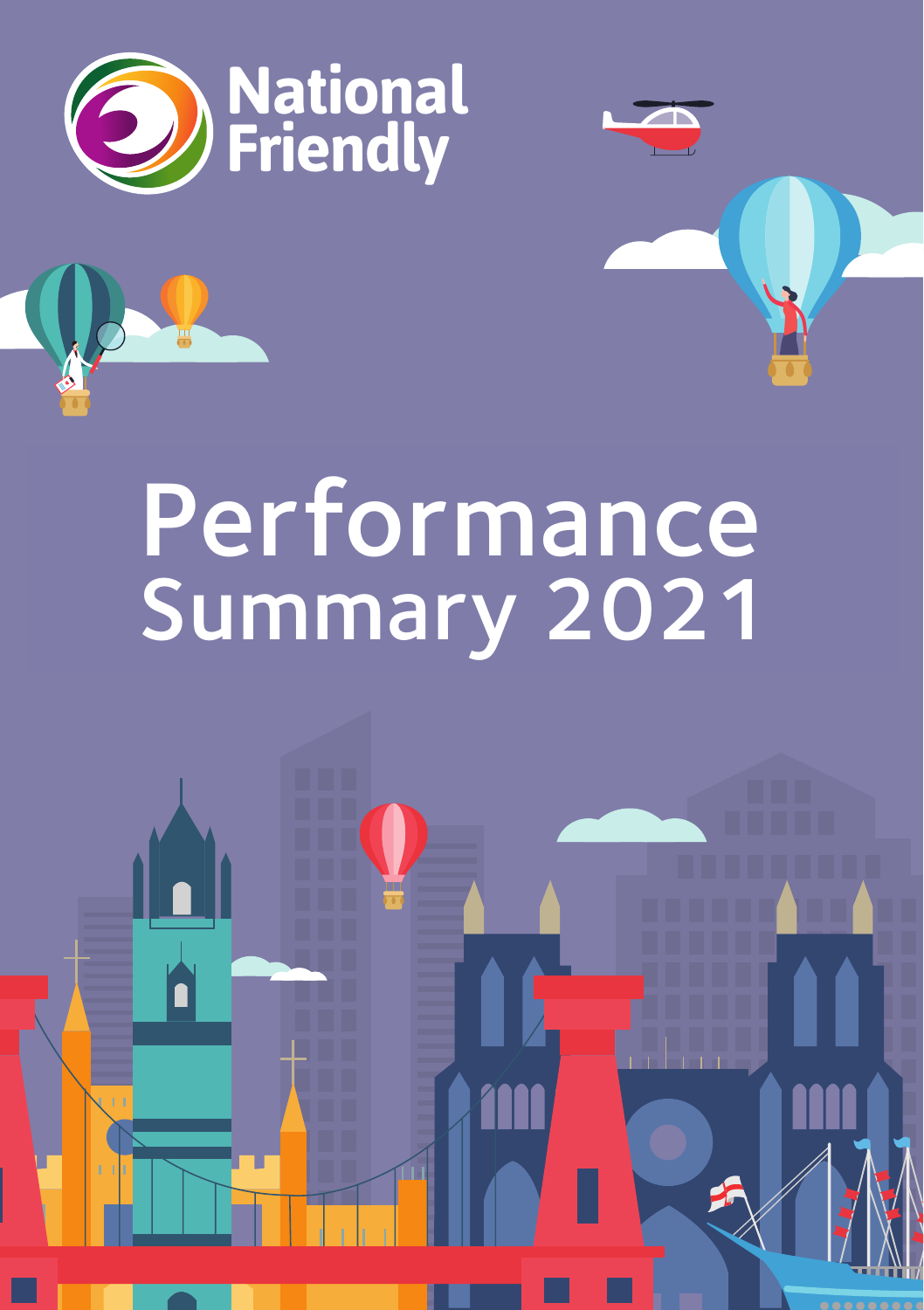

## **Chair's Review**

*As a mutual Friendly Society, our fundamental reason for being is to provide for our members in their time of need.*

It is with pride that I read some of the correspondence from our members, who having been unfortunate enough to need to claim on their insurance, have then taken time to write directly to the members of staff who have been involved, thanking them for making everything so simple and for taking care to help them.

*"I just wanted to say thank you for processing the claim so quickly. I have had to deal with a lot of financial institutions since my husband's death. National Friendly was one of the most efficient and easiest to deal with."*

*"I have been lucky enough [as has my wife] to be a policy holder for some years, I have in the last 4 years regrettably claimed a lot and you have been fair and provided very good value, particularly when compared with others. Your operatives/consultants who you speak to on the phone are kind and considerate and from what I can gather, the way that you are treated is head and shoulders above some of the more well-known health providers"*

I mention this because for me it confirms that as a Society we are meeting the fundamental need of our members as we have promised to do, and importantly it is one of the reasons why we should seek to expand our reach so that more members can in due course benefit from our expertise. The other motive for expanding is affordability; the more members we have, the more we can invest in the services we provide and the scope of benefits our policies can offer.

I am reminded of the World Health Organisation's definition of good health, namely "a state of complete physical, mental and social well-being and not merely the absence of disease and infirmity".

In the UK, COVID-19 is now hopefully receding as a serious threat to health, but in its wake NHS waiting times are the highest they have ever been for certain treatments, projected to fall back by 2025 at the earliest. Many people have experienced the challenge of income uncertainty, the government's furlough scheme effectively being a massive state sponsored income protection arrangement which has now ended.

These two factors mean that market circumstances are also highly favourable for a Society such as ourselves to expand our member offerings, building on our strengths of expertise in health and sickness protection products. 2021 saw the launch of our new income protection product range and in February 2022 the launch of a comprehensive private medical insurance plan which complements our current medical plan.

We have also worked hard to expand our distribution network, sourcing brokers and strategic business partners who value our mutual ethos and want to work with a Society that provides excellent products and services for its members.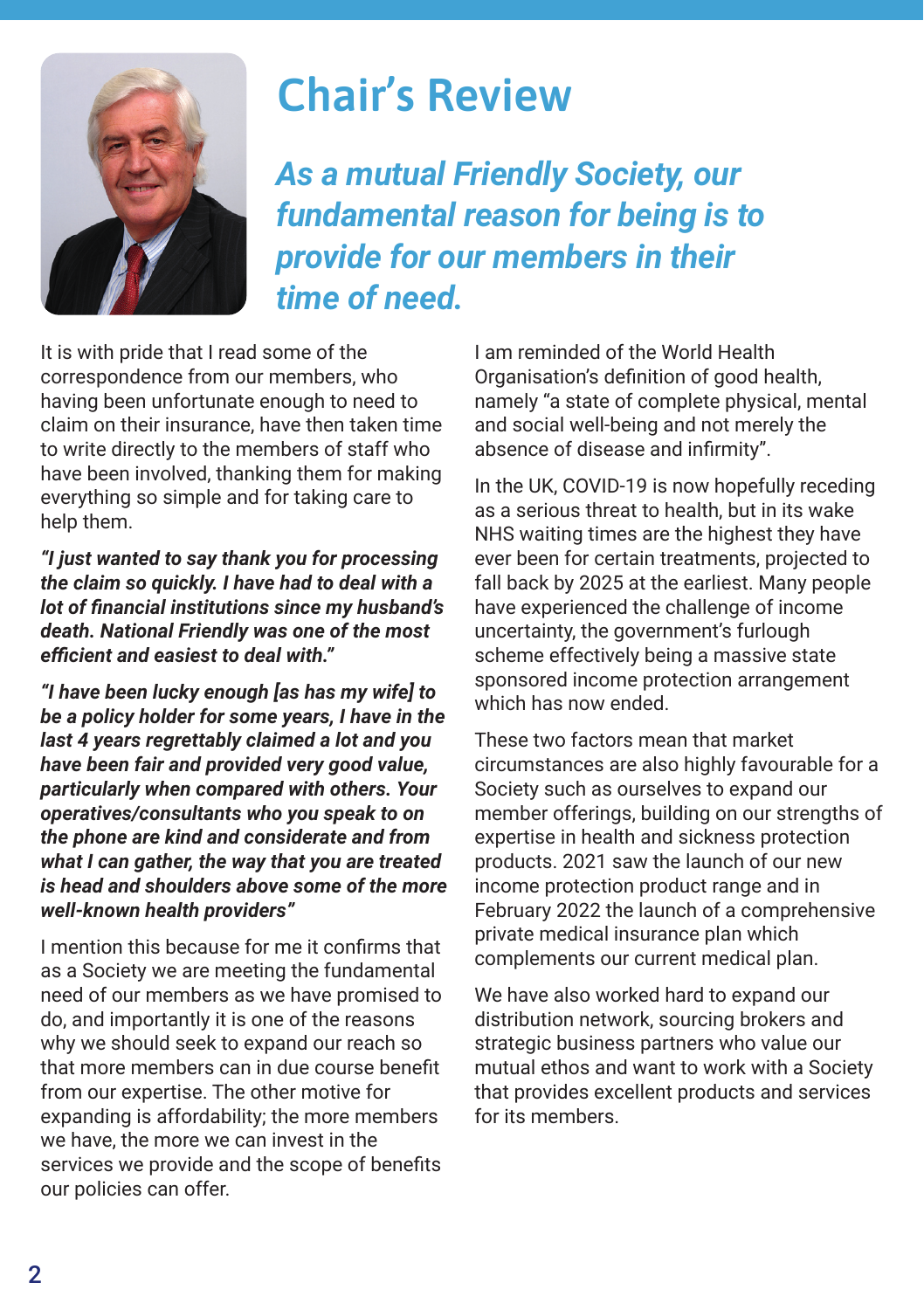2021 has been a year of significant investment in our strategic capability, whilst not losing sight of what matters most – delivering what you, our members, expect from us. The Chief Executive's Review gives more details

I am very grateful for the support of my Board colleagues and the team of staff led by Chief Executive Graham Singleton.

In September Julie Hansen was elected to the Board but for personal reasons stepped down in November. On receiving Julie's resignation, the Nomination Committee met and recommended to the Board that Mike Hughes, who had joined the Board of our wholly owned subsidiary National Friendly Financial Solutions in September, be invited to join the main Society Board. Mike subsequently accepted the invitation. Mike has a wealth of financial services experience in a wide variety of different organisations and is a strong champion of the mutual model.

Looking ahead, after much debate we are seeking to transition to a virtual Annual General Meeting ("AGM") in future years, subject to the motion being passed at this year's meeting. We will be one of the last mutual Friendly Societies to adopt a virtual AGM and the rationale is twofold. The costs (which come directly from members' funds) of hosting an in-person AGM have grown disproportionate to the actual number of in person attendees. Equally, speaking with other Societies their experience of virtual AGMs has been a marked increase in participation, and we very much do want you to have a say on key matters which impact the Society day-today. It is your Society – please vote on the resolutions we put forward.

Lastly it remains for me to thank you, our members, for your continued support and also thank both our existing and new strategic business partners. As a mutual Friendly Society we have delivered and will continue to deliver member products and services which make a real difference to people's lives.

### **Geoff Brown**

**Chair 13 April 2022**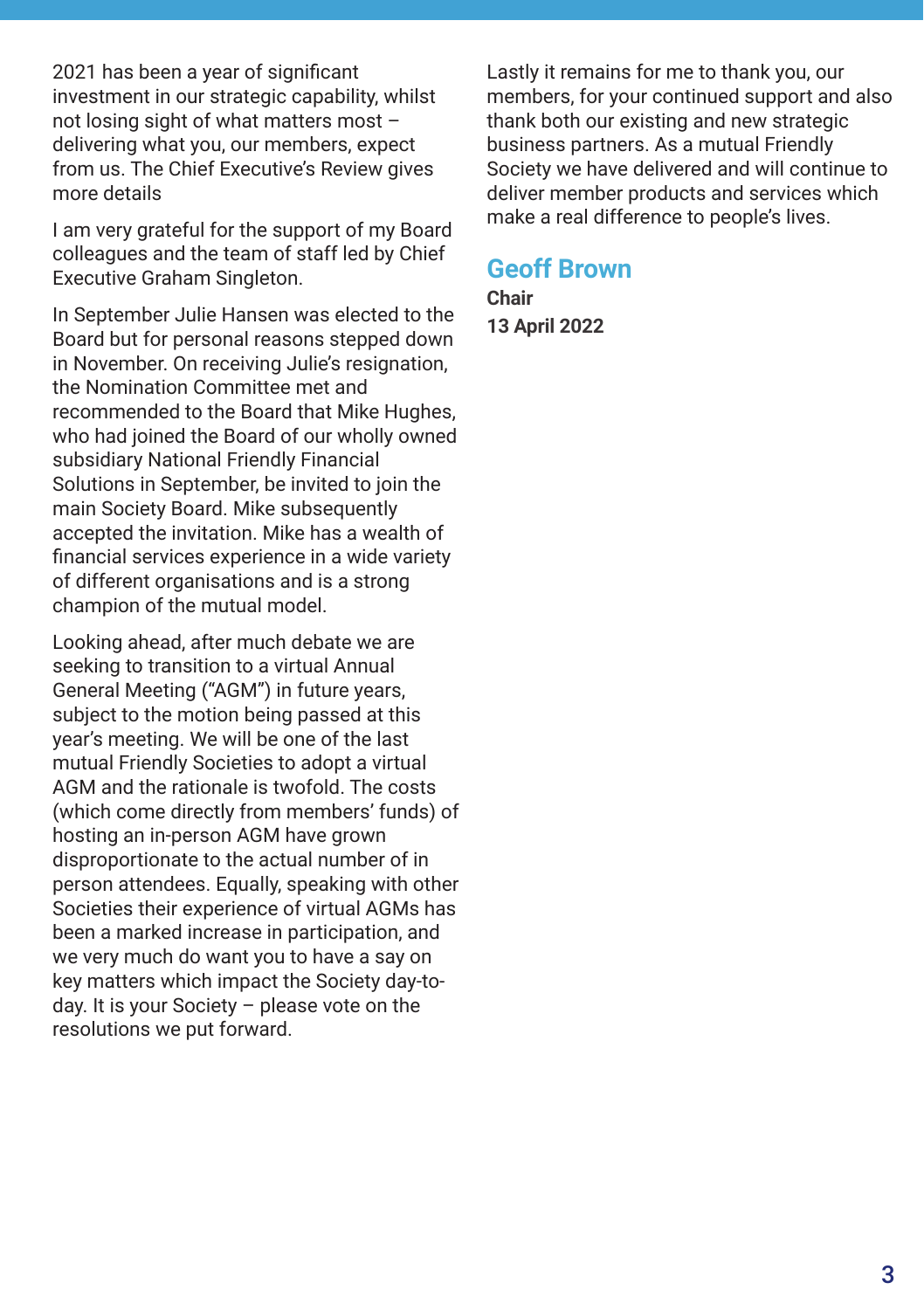

# **Chief Executive's Review**

Whilst I reflected on 2021, my mind was drawn to a conversation I had with one of our members during the AGM.

The member, who was also on our staff for a considerable period of time, reminded me that prior to the launch of the NHS, the Society membership was over two million. At the time, private health insurance provision was the norm for those who could afford to set aside regular premiums. This funded their medical insurance and ultimately access to the medical care they might need.

Much has changed since, with the NHS becoming a comprehensive provider of "cradle to grave" healthcare, despite challenges we hear regarding waiting lists in some instances of three or four years. Our membership is now much reduced as historic policies have steadily matured, standing at just over 35,000 at the end of the year.

All organisations, if they are to endure, must have a business model where ultimately income exceeds operating expenses - even if only marginally. If we are to continue to develop and enhance member value and services, we need to grow and once again increase our membership from where it is currently.

During 2021 we began a major transformation journey, leveraging our 150 years' experience in the health and protection market to sustainably increase the Society's membership, underpinned by the fundamental purpose of what the Society was founded on – to provide peace of mind to our members in times of need.

Using our technical expertise and that of our strategic business partners, and by embracing the new technology driven distribution platforms such as price comparison websites, the aim is to broaden our product range and our access to potential new members. At the same time, we will ensure that we continue to deliver the personal and high-quality service our members expect and we see as making the Society stand out in the marketplace.

It is a two-year journey with 2021 very much being the foundation year, a year with considerable investment in product research and development, people, investment in core services for existing and new prospective members and increased access to distribution partners who share the Society's values. A major service improvement for our medical insurance members is our new claims management service delivered in partnership with AHG Group. The AHG consultant led referral process specialises in getting members faster access to correct diagnosis and ultimately faster treatment.

#### **Products**

» In February we became one of only four UK insurers offering immediate care plans (products which fund the provision of longterm care for the balance of the member's life) using a common market application process facilitated by the Medicals Direct Group.

» In April we entered the income protection market, initially with an accident only income protection product, and in November with the full income protection product (recently rated 'gold' by independent Protection Review), having invested in a state-of-the-art underwriting capability in partnership with Munich Re.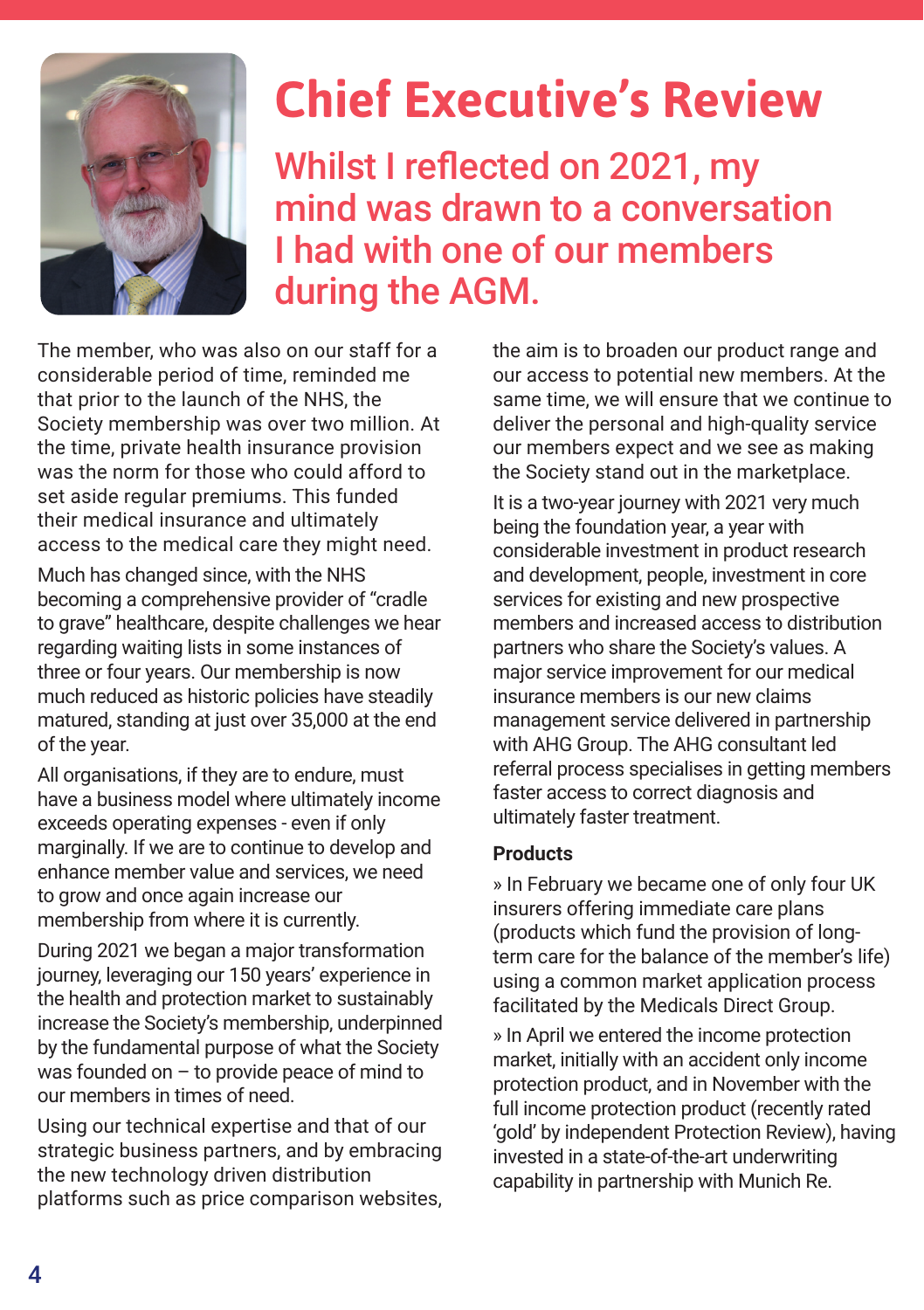» In December we finalised the design of a new comprehensive medical insurance plan to complement our current tailored insurance plan, with an expectation of launching in Spring 2022. As outlined above, we also finalised a new medical claims management contract with AHG Group. This went live for all our private medical insurance customers in February 2022.

#### **Distribution**

» In 2021 and early 2022 we signed contracts:

• with a number of major insurance broker networks which will be using National Friendly for the first time.

• with a number of the major quotation services used by insurance advisors to source products most appropriate to their client's needs.

• with a number of brokers to sell our products exclusively.

» Combined with the expansion of the dedicated direct sales operation, these increase the accessibility and availability of the Society's products to a wider range of potential customers.

#### **People**

» We welcomed several new executives as part of the establishment of a very experienced and talented management team.

» We committed to adopting as the new normal a hybrid office/home operating model, enabling staff to embrace a more balanced work/home life balance which works for them.

#### **Technology**

» We continued to invest in our technology ensuring:

• We achieved the Cyber Essentials kite mark in September.

• Every staff member has access to IT equipment which enables them to easily work from home or in the office.

The transformation also maximises the Society's past investment in its administration system, which is able to rapidly implement new products and handle the associated processing capabilities.

#### **COVID-19**

We retained for most of 2021 a strong bias to home working to as far as possible protect our staff from workplace infection, whilst being very mindful of the mental health challenges that working from home can lead to for some.

We continued to deliver smooth operations and excellent customer service throughout which is testament to the dedication of all my colleagues.

The biggest COVID impact was not on us directly as an organisation but rather our distribution partners, a number of whom were impacted by serious COVID outbreaks. We are however very grateful for all our distributors strong and continued commitment to the Society in these challenging times.

#### **Conclusion**

I stated it is a two-year transformation plan. The second year is essentially delivery and consolidation of the various growth initiatives commenced in 2021. We listen intently to both member and distribution partner feedback and are always seeking to improve the products and services we provide to our members.

I thank everybody, our Board, our colleagues and business partners for the strong support in 2021. I am very confident that 2022 will be even more successful as we grow our membership base, diversify our product range and continue to build on our 150 years of heritage whilst remaining true to the principles that the Society was founded on; we are a proud Mutual that looks after the health and protection of our members in their time of need.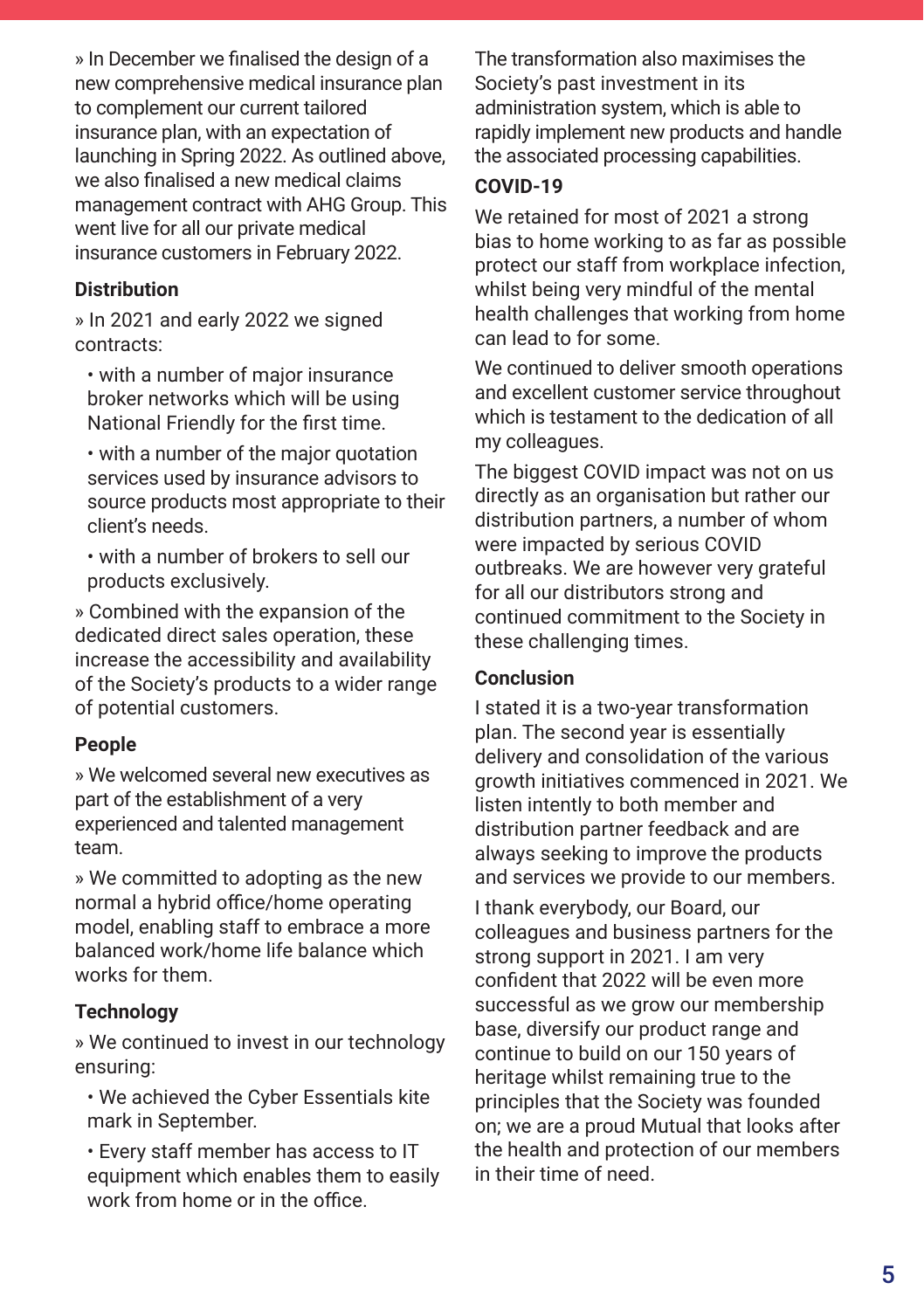## Business Performance

The financial performance of the Society is closely monitored month on month, comparing actual results against that anticipated in the Society's business plan and corresponding Own Risk and Solvency Assessment ("ORSA").

The key performance indicators ("KPIs") are those detailed in the table below. These KPIs are used to measure ongoing success and have been monitored throughout the year.

#### **Key Performance Indicators:**

|                                                  | <b>31st December</b> |        |
|--------------------------------------------------|----------------------|--------|
|                                                  | 2021                 | 2020   |
| Absolute Level of<br>Own Funds                   | £15.5m               | £16.0m |
| SCR coverage ratio                               |                      |        |
| • With Transitional<br><b>Measures Relief</b>    | 144%                 | 143%   |
| • Without Transitional<br><b>Measures Relief</b> | 140%                 | 131%   |
| <b>MCR</b> coverage ratio                        |                      |        |
| • With Transitional<br><b>Measures Relief</b>    | 497%                 | 479%   |
| • Without Transitional<br><b>Measures Relief</b> | 487%                 | 442%   |
| Gross new premiums<br>written in the year        | £12.2m               | £9.5m  |

**Own Funds** – This is the Solvency II regulatory measure of the Society's net assets after liabilities. It represents the long-term value attributable to its members and allows the Board to establish the impact of management activity over the long term.

Own Funds have decreased by £0.5m during the year. Although the Society's liabilities reduced (owing mainly to the maturing of with profits policies), this was offset by a reduction in asset values predominantly driven by market movements during the year.

**Solvency Capital Requirement ("SCR") coverage ratio –** This is a measure of how many times over the surplus capital covers the SCR. The SCR is the capital that an insurer is required to hold, to withstand a set of events covering market, underwriting, counterparty and operational risks such that the resulting level of capital would only be breached during a 1-in-200 year event. The SCR is calculated using the prescribed Standard Formula set out in the regulations. The regulatory requirement is for the SCR coverage ratio to exceed 100%, and the Society has a Solvency Risk Appetite which is set on a Red-Amber-Green scale in order to provide additional security to members.

The Society's capital position is assessed in accordance with the PRA Rulebook and the Society manages its business on this basis. This is a risk-based approach to the assessment of capital requirements whereby Technical Provisions are calculated as the sum of the best estimate of liabilities plus a risk margin.

The SCR coverage ratio has increased slightly to 144% (prior year; 143%). The eight basis point adverse impact of the change in mandatory 'risk free' discount rate from LIBOR to SONIA described on page 9 was offset by the balance sheet de-risking activities undertaken during the year, as well as by changes in assumptions.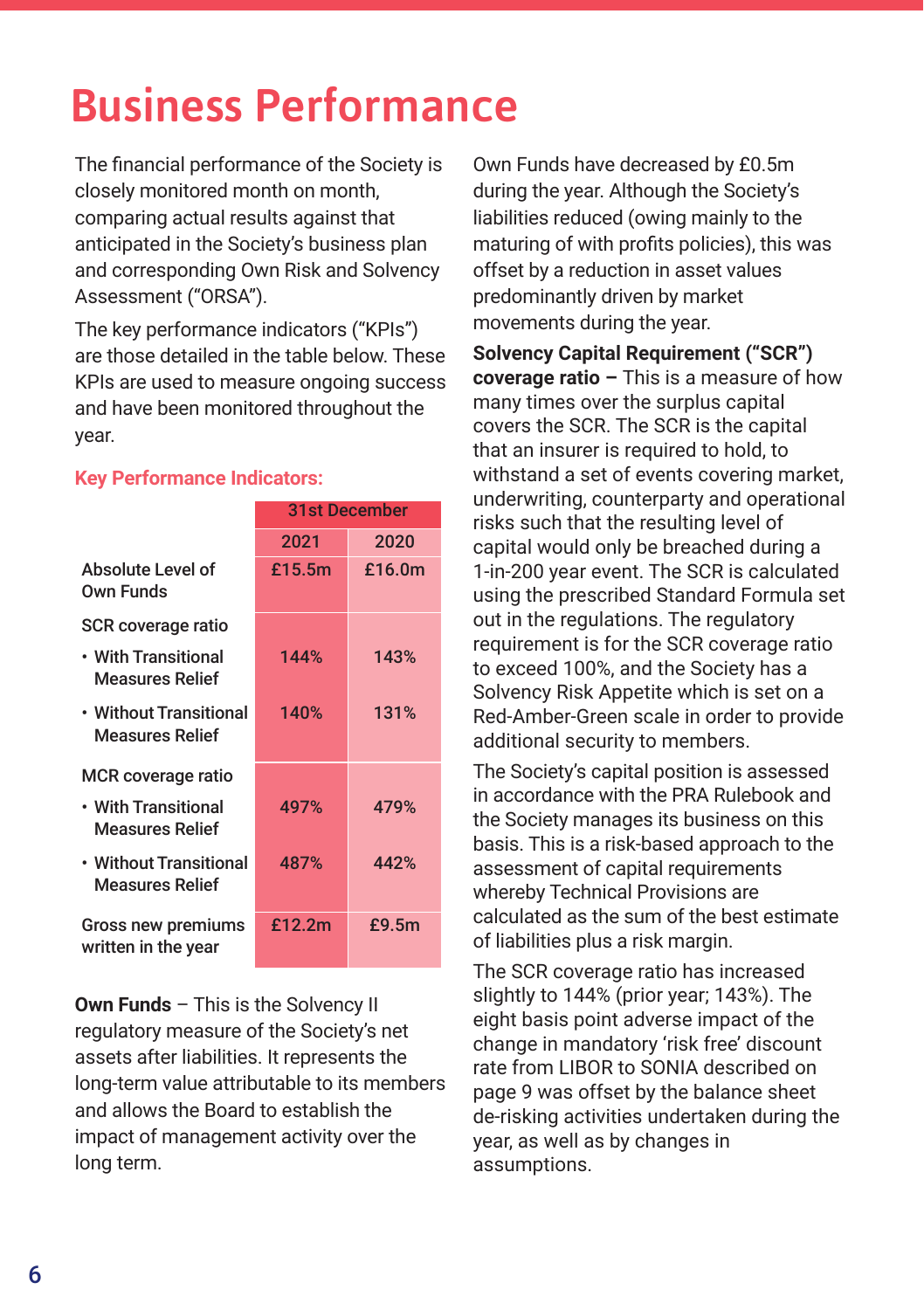# Business Performance (continued)

**Minimum Capital Requirement ("MCR") coverage ratio –** This is a measure of how many times over the surplus capital covers the MCR. The MCR is the absolute minimum regulatory capital required to sustain the Society; if this is breached then immediate action would be taken by the regulator.

The above SCR and MCR results allow for the transitional measure on interest rates ('TMIR') approved by the regulator to enable the Society to smoothly transition to Solvency II. TMIR allows the gradual move from using Solvency discount rates to the prescribed Solvency II risk free rates for pre-2016 policies over a period of 16 years, as these **policies mature.**

In 2021, the year end MCR coverage ratio was 497% (2020; 479%).

**Gross New Premiums Written –** The target is an increase in membership numbers whilst maintaining strong control over costs.

New Business sales are measured by their annualised new business premium income ("API") plus deposits to new savings and investment policies. In 2021, the new business API grew by 28%, driven by strong sales of the immediate care plan launched during the year.

The previous year's Annual Report highlighted the Society's aim to introduce a KPI measuring member engagement and overall advocacy. Whilst somewhat delayed, this will be launched in 2022, utilising the Medallia platform to monitor and understand our performance through the customer journey. The aim is to continuously improve how we meet our members' needs both through product design, pricing and service.

### **Graham Singleton**

**Chief Executive 13th April 2022**